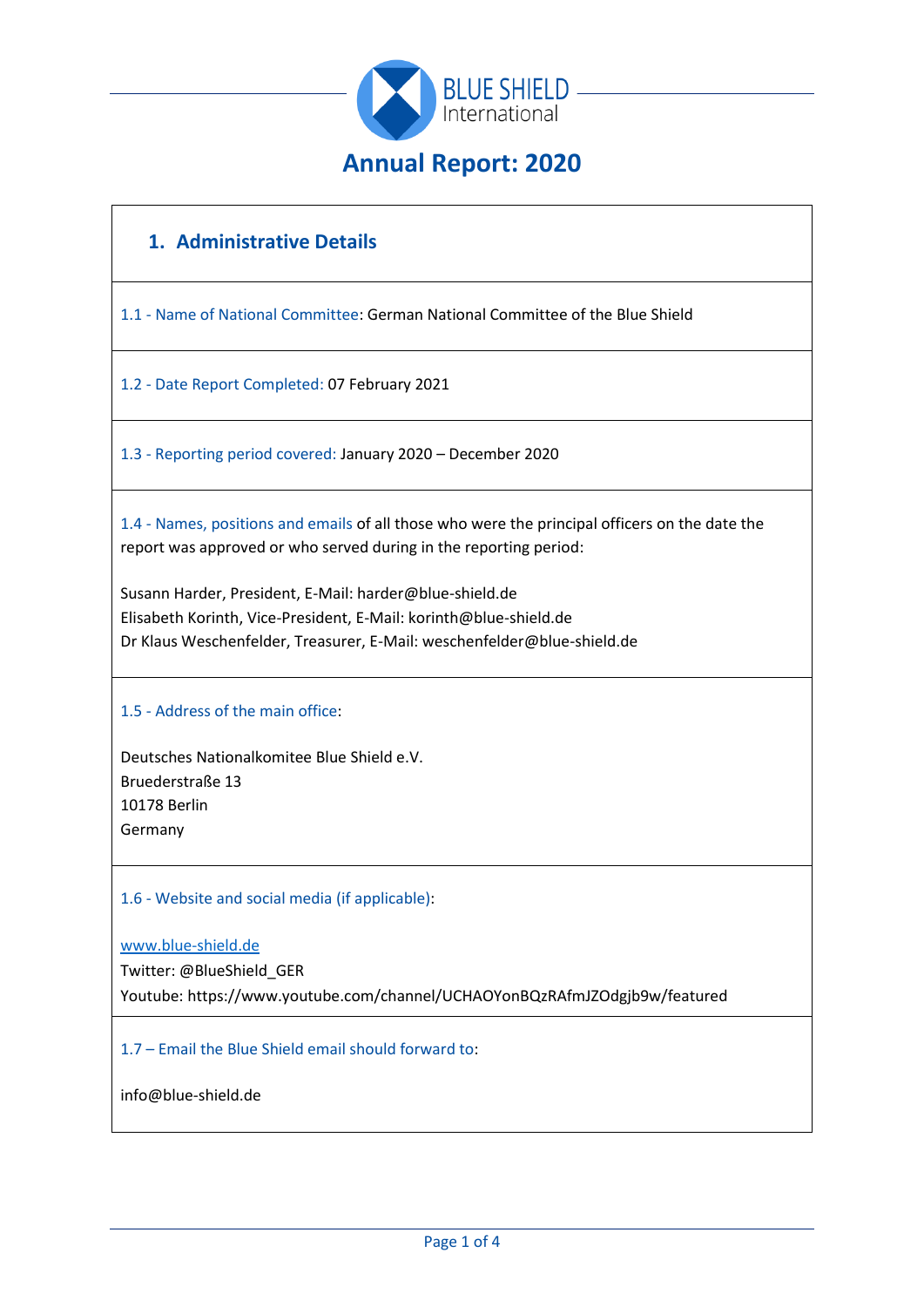## **2. Income**

What is the total income of your committee? What are the primary sources? (Donations, grants, etc?)

The primary income of our committee are membership fees. In 2020, this amounted to 1.150,00 Euro. Furthermore, we received two donations to the overall amount of 750,00 Euro. Both donors are private individuals who are also members.

The implementation of the Social Media Campaign on the 1970 UNESCO Convention was supported by funding from the German Federal Foreign Office which granted the organisation 3.091,87 Euro.

# **3. Report of Activities: Achievements & Performance**

### 3.1 - Law, policy development and implementation:

### **Annual General Assembly of Blue Shield Germany & Elections**

The annual General Assembly of Blue Shield Germany took place on 29 May 2020. Elections for the board were held in accordance with the association's statutes. Due to the SARS-2-CoV pandemic, the assembly had to be conducted as an online conference which was possible due to a change in the German legislation. The members received instructions and the necessary documents for the voting process via e-mail and sent in their votes via postal mail. They elected the president and the five additional positions in the board. Susann Harder was elected as president, and the following members as individual members to the board: Elisabeth Korinth (Vice-President), Dr Klaus Weschenfelder (Treasurer), Alexander Gatzsche (Secretary), Dr Birgitta Ringbeck, and Adrian Heritage. The term of the present board will run until 2023.

### **Strategic Workshop, January 2020**

Early in 2020, on 18th January, all members of Blue Shield Germany were invited to participate in a strategic workshop which was intended to further define the objectives and specific activities of the organisation. The workshop was attended by 13 members who managed to identify the key aspects on which the work of the organisation should focus. It also made very clear, however, that some members who are already active in existing initiatives / structures, feel that Blue Shield Germany might compete with those and therefore stressed this aspect.

During a follow-up online meeting on 19<sup>th</sup> February, Blue Shield Germany established ad-hoc working groups that focussed on some of the selected activities, particularly the development of marketing materials, the preparation of the members' assembly or the development of a social media campaign for the 1970 UNESCO Convention.

### **Supporting the implementation of the Concept Civil Protection (***Konzeption Zivile Verteidigung***)**

In 2016, the German government adopted the so-called *Konzeption Zivile Verteidigung* which will serve as the holistic concept for the improvement and implementation of Germany's civil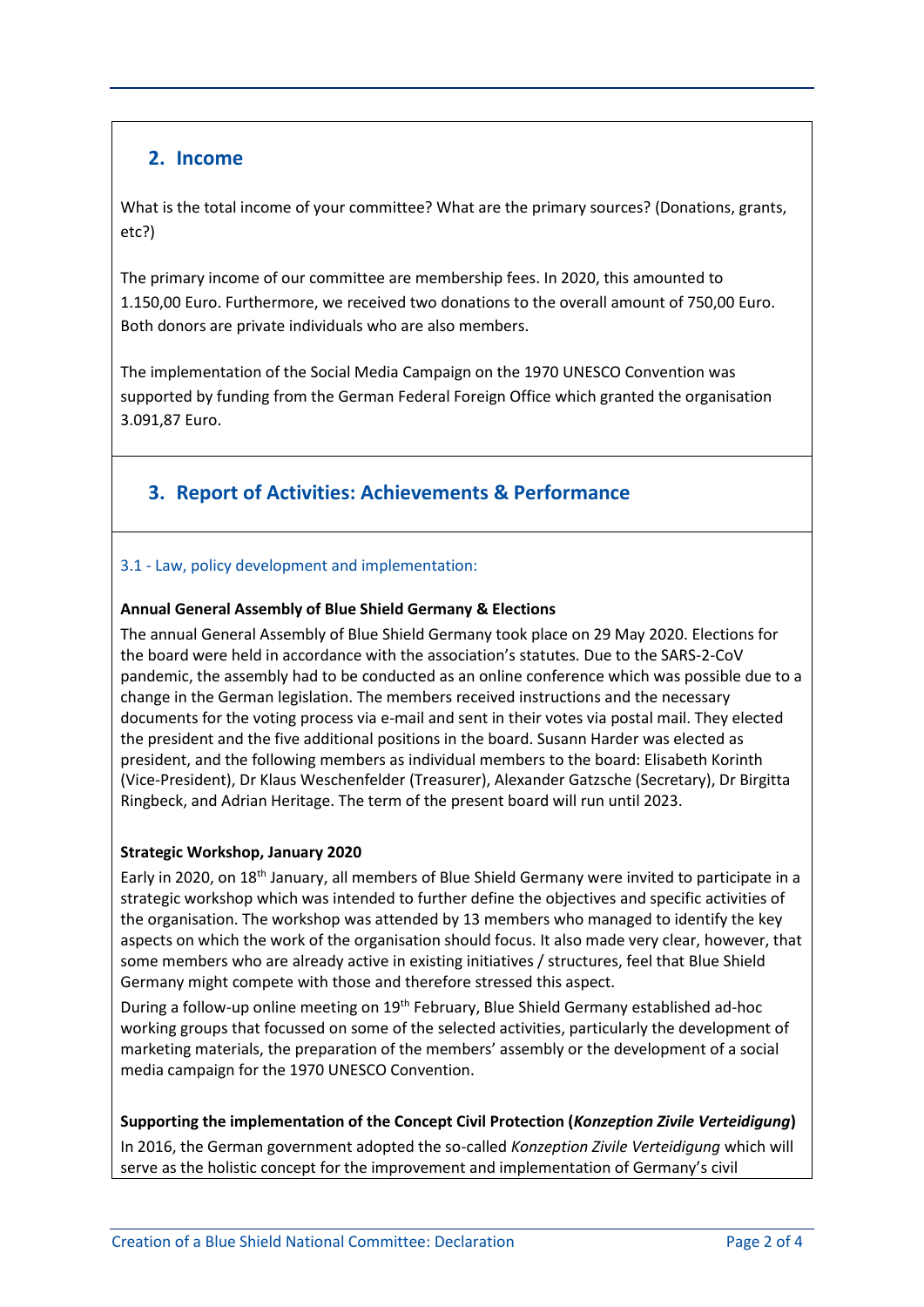protection in the event of armed conflict. For the first time, cultural property protection is included as an aspect of civil protection. The development of policies and protection mechanisms, except for the national protection of data in the Barbara Stollen refuge, lies with the 16 federal states. In order to follow the process and support the implementation, Blue Shield Germany founded a working group which mainly consists of members of the association as well as external experts employed in relevant heritage institutions. In 2020, the members researched the progress of the developments in their respective federal state and built a network of key contacts involved in the process.

#### 3.2 - Education, training, and capacity building:

#### **Translation of the ICCOM / UNESCO Manual "Endangered Heritage"**

In a cooperation with ICCROM and UNESCO, Blue Shield Germany is translating the Manual "Endangered Heritage: Emergency Evacuation of Heritage Collections" into German. The translation was begun in July 2020 by a small working group of five members; the layout is prepared by another member, as well. The final publication in a digital form and thus available for download via Blue Shield Germany's website, is scheduled for spring 2021.

### **TRA(ffi)CKING CULTURE – a Social Media-Campaign about the 50 Year Anniversary of the 1970 UNESCO Convention**

On the occasion of the 50th anniversary of the UNESCO Convention UNESCO Convention on the Means of Prohibiting and Preventing the Illicit Import, Export and Transfer of Ownership of Cultural Property (1970), Blue Shield Germany developed and implemented a social media campaign which intended to showcase the range of perspectives on the Convention and the issue of illicit trafficking of cultural property. The campaign was also organised in the context of the "International Online Conference on Cultural Heritage and Multilateralism" (16th-18th November) which was organised by the German Federal Foreign Office.

The project was directed by Elisabeth Korinth and implemented in close cooperation with BTU Cottbus-Senftenberg. The campaign was developed in the context of a Study Project in BTU's Master programme World Heritage Studies in which eight students participated. The team conducted several interviews with international experts on the subject and published the final videos from 2nd November onwards on the Youtube Channel of Blue Shield Germany. The videos were announced and highlighted via the association's Twitter account. Altogether, the campaign produced 131 tweets from 26th August to 30th November 2020.

The project was supported by project funding from the German Federal Foreign Office (see Point 2). The funding not only provided the financial means to implement the campaign, but also allowed the production of flyers, pins and a roll-up for the organisation.

#### 3.3 - Proactive protection and risk preparedness:

No activities

#### 3.4 - Emergency response in disaster, domestic emergencies, and armed conflict:

The German Archaeological Institute initiated the development of a first aid mechanism for the support of cultural heritage during and after disasters. This initiative is carried out in cooperation with many German partners, most notable the German Federal Agency for Technical Relief. On 28